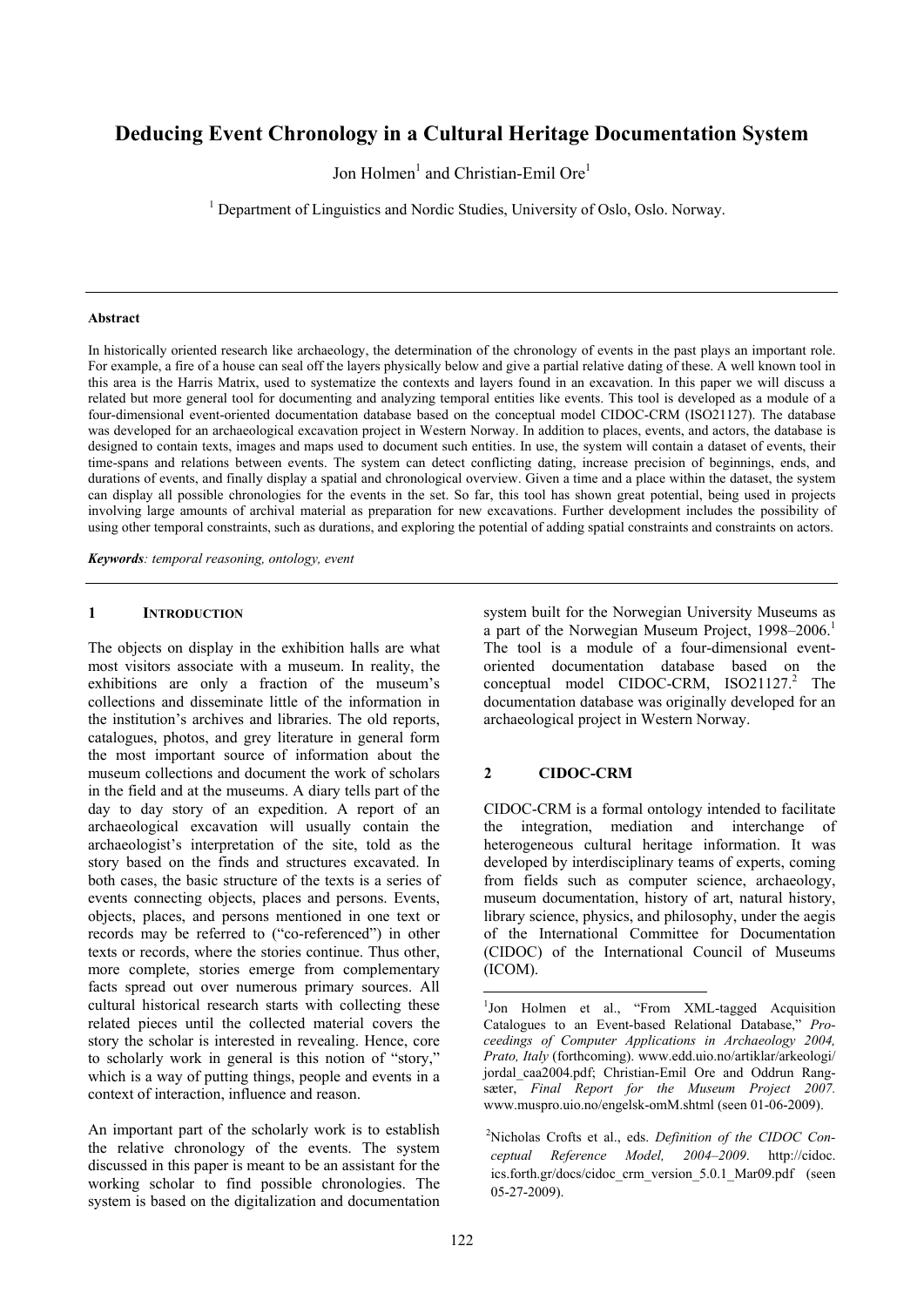

**Figure 1.** *The CIDOC-CRM, top classes for data integration*.

The CIDOC-CRM is event-centric core ontology in the sense that the model does not have classes for all particulars like, for example, the Getty's Art and Architecture Thesaurus with thousands of concepts. The central idea is that the notion of historical context can be abstracted as things, people and ideas meeting in space/time. The model contains, in addition, identification of real world items by real world names (appellations), a generalized classification mechanism (types), part decomposition of immaterial and physical things, temporal entities, groups of people (actors), places and time (time span), location of temporal entities in space-time and physical things in space, reference of information objects to any real world item (aboutness), and intellectual influence of things and events on human activities.

CIDOC-CRM is defined in an object-oriented formalism that allows for a compact definition with abstraction and generalization through the inheritance mechanisms (ISA hierarchy). CIDOC-CRM has 86 classes and 137 properties. The most central classes and properties for data interchange are shown in figure 1.

As an illustration of how events can be modeled in CRM, a traditional English wedding is used as an example. As shown in figures 1 and 2, the event is at the core of the model, both conceptually and visually. Through this, the event occurring at a specific location, the persons, the groom, the bride and the groom's best man are connected. Their roles and the event itself are classified by the types (e.g. selected from a thesaurus). In an information system, the formal relation between the spouses has to be deduced by checking whether the two have participated in a wedding event in the role of bride and groom. Alternatively, one may introduce short-cut relations indicated in grey at the bottom.

## **3 THE TEMPORAL ANALYSIS AND THE CIDOC-CRM**

In the CIDOC-CRM there are basically two ways to express chronological information about events. They can be dated relatively to each other: before, after, overlapping, etc. (CRM properties P114, P117-120). The events are seen as wholes with a clear-cut beginning and end.

The events can also be connected to a timeline through time-span(s); see figure 3. An E51 Time-Span represents a temporal extension on the abstraction level, while an E61 Time Primitive is on the implementation level and is typically represented as an interval on a timeline. An event has in principle only one time-span. If an event has more than one time-span, this expresses divergent opinions about the temporal extension of the event. Conversely, two events may have a common time-span. This expresses the fact that the events occurred simultaneously.



**Figure 2.** *A CRM diagram for a traditional English wedding*.

In cultural heritage databases, it is common to store time determinations as text, e.g. "the summer 1349" or "active 1450-1455". Such textually defined dates should be mapped to E51 Time-Span in the CIDOC-CRM. To enable queries, a widespread solution is to represent such text dates as intervals with a numerical start date and an end date. That is, the summer 1349 can be given the interpretation 15-04-1349 to 15-10-1349. This can of course be extended to all dates. The year 1349 is interpreted as the interval 01-01-1349 to 31-01-1349. The degree of accuracy can be extended *ad libitum*; the day 14-07-1789 is represented as 0000-14-07-1789 to  $2400-14-07-1789$ .<sup>1</sup> The interpretation of dates as intervals corresponds to the E61 Time Primitive in the CIDOC-CRM. The interpretation of dates as intervals or time-spans is a powerful model and is easy to implement.

The CIDOC-CRM has a dual view on events. On the one hand they are viewed as entities that can be put in relation to each other by the time operators *P114 is equal in time to, P115 finishes, P116 starts, P117 occurs during, P118 overlaps in time with, P119 meets* 

<sup>&</sup>lt;sup>1</sup>Martin Doerr and Anthi Yiortsou, "Implementing a Temporal Datatype." *Technical Report ICS-FORTH/TR-236*, 1998. url: www.ics.forth.gr/isl/ publications/paperlink/ implementing\_a \_temporal\_datatype.ps.gz.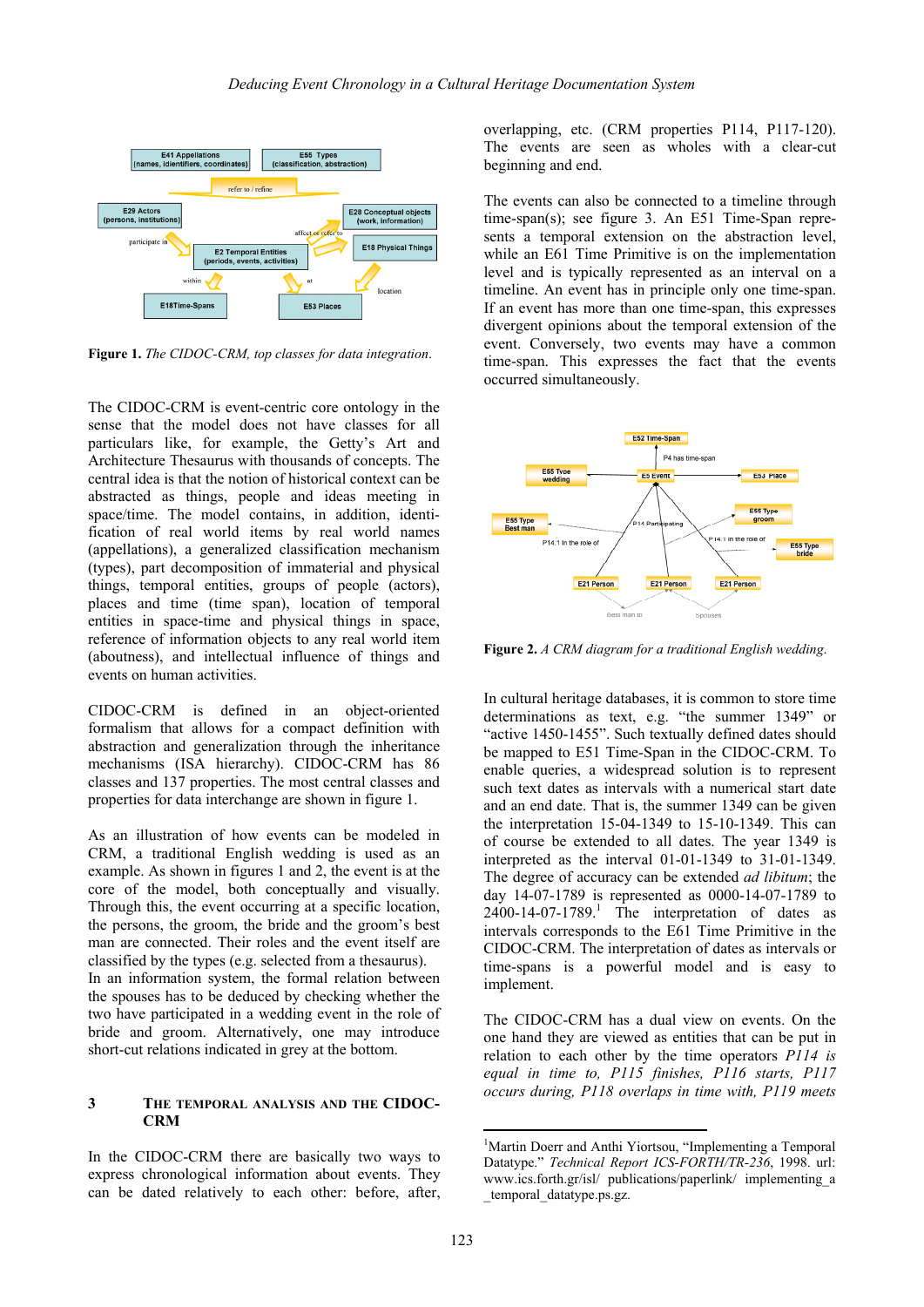in time with, P120 occurs before.<sup>1</sup> When using these operators, an event A can be thought to have an associated time-span with clear-cut start point As and end point  $A_{e}$ .

On the other hand, in scientific work a time-span represents an abstract approximation to the temporal extent of an event. The exact start and end points are usually not known. In the CIDOC-CRM this approximation to the temporal extension of events is modeled as two intervals on the timeline, one for the outer bounds (P81 *at sometime within*) and one for the inner bounds (P82 *ongoing throughout*); see figure 3. In an ideal situation with absolute accuracy, these two intervals should be identical. In most actual research they are not. In many cases there is only information about an outer interval (*at sometime within*), that is, by some terminus post quem (TPQ) and terminus ante quem (TAQ) for the event.

The properties *P81 at sometime within* and *P82 ongoing throughout* allow for an interpretation with fuzzy start and end points of time-spans. The start points of the two intervals define a third interval  $(A_{ss}, A_{se})$  in which the event must have started. This interval can be interpreted as an approximation to the unknown exact start point of the event. Correspondingly, the end points of the inner and outer intervals define a fourth interval  $(A_{es}, A_{ee})$ approximating the exact end point of the time-span for the event (fig. 3).



**Figure 3.** *A time-span for an event modeled as four points on the timeline*.

The four values or points on the timeline can be used to implement a reasoning system for time-spans, as well as deduction rules corresponding to the so-called Allen operators modeled as P114 to P120 in the CIDOC-CRM.

The objective of any deduction system is to increase the information by applying rules of interference. In our system, the objective is to deduce the possible relative chronology of events, as well as deducing the most accurate approximation possible to the actual dates for the events.

#### **4 FUZZY POINTS IN TIME**

The basic and most important assumption in the system described in this paper, is that a point in time only can be given as an approximation to, or fuzzy measurement of, the point and should be expressed as a time interval.

Our representation of a point in time,  $A_1$  is expressed as  $A_1 = (A_{1s}, A_{1e})$  where  $A_{1s}$  and  $A_{1e}$  are values on the timeline such that  $A_{1s} < A_{1c} < A_{1e}$ .  $A_{1s}$  is a TPQ, that is, the *earliest possible occurrence* of  $A_1, A_1$ <sub>e</sub> is a TAQ, that is, the *latest possible occurrence* of A<sub>1</sub>:

$$
A' < A_{1s} \Rightarrow A' \text{ must be before } A_1
$$
  
\n
$$
A_{1e} < A' \Rightarrow A' \text{ must be after } A_1
$$
  
\n
$$
A_{1s} < A' < A_{1e} \Rightarrow A' \text{ can be before, equal}
$$
  
\nto or after  $A_1$ 

For a given point in time, e.g.  $A_s$  in figure 3, we increase the information value or strengthen our knowledge about  $A_s$  by shortening the interval  $(A_{ss}, A_{se})$ . By making the interval longer we will weaken the statement. Since this will decrease our knowledge, the deduction rules will never result in a lengthening of the interval  $(A_{ss}, A_{se})$ .

The deduction rules for time-spans are based on the socalled Allen operators between events. As we will discuss below, the Allen operators can be expressed as relations (before, equal, after) between the start and end points of the time-spans for the events (see figure 5). In the model, the start and end points of time-spans are seen as approximations and expressed as intervals. Correspondingly, the relations between start and end points are modeled as relations between intervals on the timeline.

 Figure 4 shows how the intervals for two points in time,  $A_1$  and  $A_2$ , can be adjusted to  $A'_1$  and  $A'_2$  according to the knowledge that  $A_1 < A_2$ . Note that the new intervals are always contained in the original ones and represent a better approximation. In the first case in figure 4, the intervals are disjoint and in the correct order. Here no new information is introduced by the fact  $A_1 < A_2$ . In the last case, the intervals are disjoint but in the wrong order and the introduction of the fact  $A_1 < A_2$  leads to a contradiction. The inference rule  $A'_1 = (A_{1s}, min)$  $(A_{1s}, A_{2s})$ ,  $A'_{2}$ =(max $(A_{1s}, A_{2s})$ ,  $A_{2}$ ) will result in  $A'_{1e}$ ,  $\lt$ A'1s which is meaningless in a model where a point is modeled as an interval approximating the real point in time.

<sup>&</sup>lt;sup>1</sup>James F. Allen, "Towards a General Theory of Action and Time," *Artificial Intelligence* 23 (1984): 123–154; Nicholas Crofts et al., eds. *Definition of the CIDOC Conceptual Reference Model, 2004–2009*. http://cidoc.ics.forth.gr/docs/ cidoc crm version 5.0.1 Mar09.pdf (accessed 05-27-2009).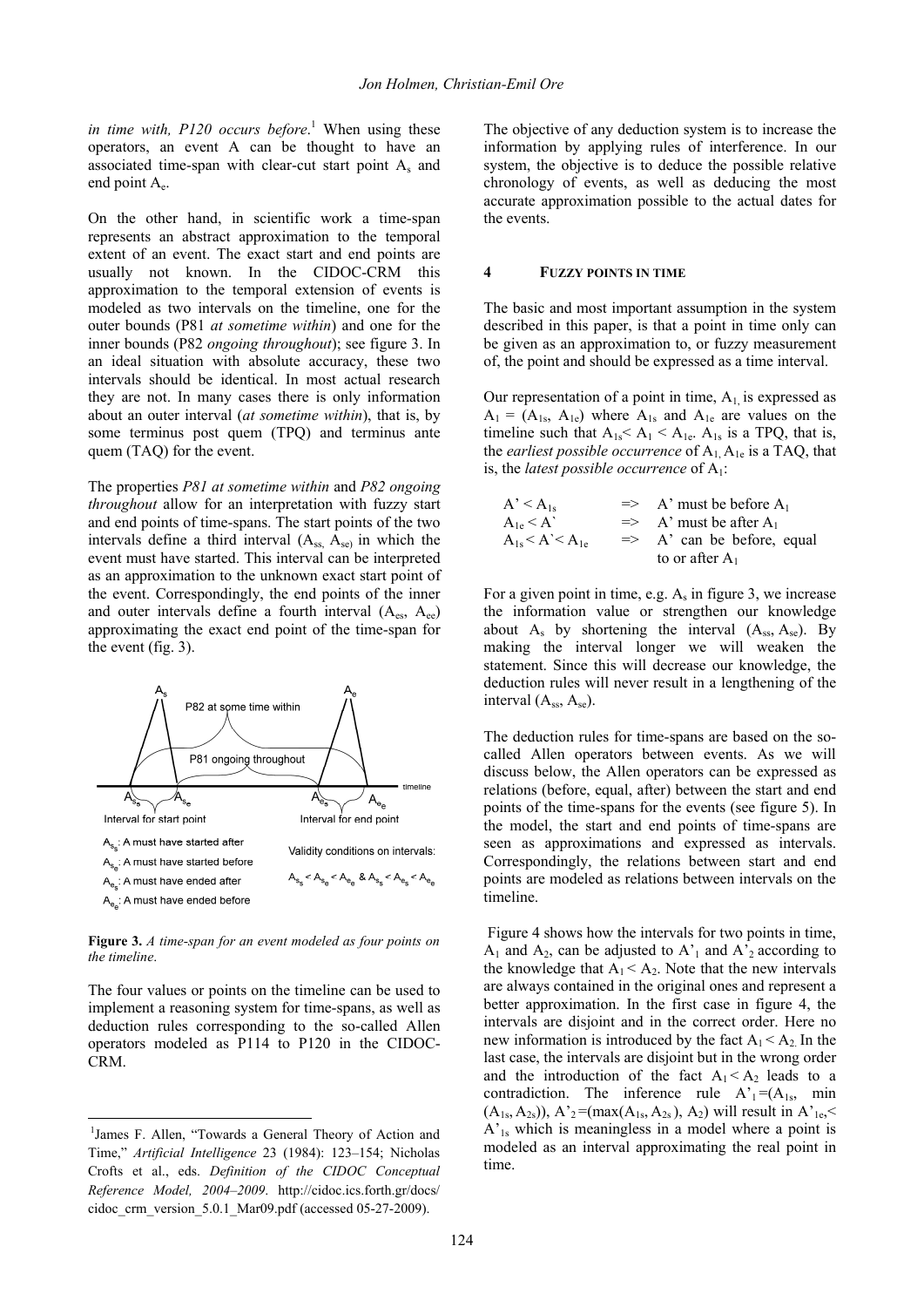

**Figure 4.** *Deduction rule for*  $A_1 \leq A_2$ , where  $A_1 A_2$  are two *points in time modeled as intervals.*

## **5 TIME-SPANS WITH FUZZY BOUNDS**

Figure 3 shows how a time-span A for an event is expressed in the approximation model. The start point  $A_s$  and end point  $A_e$  are expressed as the intervals  $(A_{ss}, A_{se})$ , and  $(A_{es}, A_{ee})$ . We require that the start point occurs before the end point, that is,  $A_s < A_e$ . As shown in figure 4, the only situation we do not allow is where the intervals are disjoint and  $(A_{es}, A_{ee})$  is to the left of  $(A_{ss}, A_{se})$ . The diagrams in the right column of figure 4 show the possible constellations of the two intervals for the start and end point. These can be summarized as the validity requirement defined below.

#### **Definition**

A quadruple  $A = (A_{ss}, A_{se}, A_{es}, A_{ee})$  is a valid implementation of a time-span, written valid(A) if

$$
(A_{ss} \leq A_{se} \leq A_{ee}) \& (A_{ss} \leq A_{es} \leq A_{ee})
$$

The validity requirement is compliant with the fact that the events extension on the timeline is limited by TPQ and TAQ. The start and end points  $A_{ss}$  and  $A_{ee}$  represent TPQ and TAQ for the event. In a deduction system, the information is weakened if the Ass is moved to the left or the  $A_{ee}$  is moved to the right, since the period in which the event may have occurred is enlarged.

Correspondingly the statement is weakened if the  $A_{se}$  is moved to the right or  $A_{es}$  is moved to the left since in this case the period in which the event must have been ongoing is shortened.

| P114 is equal in time to<br>A<br>B                                                                                                                                                                                    |
|-----------------------------------------------------------------------------------------------------------------------------------------------------------------------------------------------------------------------|
| ${\sf A_s}={\sf B_s}\ \&\ \ {\sf A_e}={\sf B_e}\ \Leftrightarrow ({\sf A_{ss}}={\sf B_{ss}}\ \&\ {\sf A_{se}}={\sf B_{se}})\ \&\ ({\sf A_{es}}={\sf B_{es}}\ \&\ {\sf A_{ee}}={\sf B_{ee}})$                          |
| P115 finishes<br>в                                                                                                                                                                                                    |
| $A_s > B_s$ & $A_e = B_e \Leftrightarrow (B_{ss} < A_{ss}$ & $B_{se} < A_{se})$ & $(B_{es} = A_{es}$ & $B_{ee} = A_{ee})$                                                                                             |
| P116 starts<br>B                                                                                                                                                                                                      |
| $A_e < B_e$ & $A_s = B_s$ $\Leftrightarrow$ $(A_{ss} = B_{ss}$ & $A_{se} = B_{se}$ ) & $(A_{ee} < B_{ee}$ & $A_{es} < B_{es})$                                                                                        |
| P117 occurs during<br>в                                                                                                                                                                                               |
| ${\sf B_s} < {\sf A_s} \ \& \ \ {\sf A_e} < {\sf B_e} \ \Leftrightarrow \ \ ({\sf B_{ss}} < {\sf A_{ss}} \ \& \ {\sf B_{se}} < {\sf A_{se}}) \ \& \ ({\sf A_{es}} < {\sf B_{es}} \ \& \ {\sf A_{ee}} < {\sf B_{ee}})$ |
| P118 overlaps<br>В                                                                                                                                                                                                    |
| $B_s < A_s$ & $A_s < B_e$ & $B_e < A_e \Leftrightarrow (B_{ss} < A_{ss}$ & $B_{se} < A_{se})$ &<br>$(A_{\rm ss}< B_{\rm es}$ & $A_{\rm se} < B_{\rm ee})$ &<br>$(B_{es} < A_{es}$ & $B_{ee} < A_{ee})$                |
| P119 meets in time with                                                                                                                                                                                               |
| В<br>$A_e = B_s \Leftrightarrow A_{es} = B_{ss}$ & $A_{ee} = B_{se}$                                                                                                                                                  |
| P120 occurs before                                                                                                                                                                                                    |
| B<br>Α < R ⇔ Α < R & A < R                                                                                                                                                                                            |

**Figure 5.** *Allen operators expressed as point to point relations*.

There is, however, no requirement that  $A_{se}$  should be less than  $A_{\text{es}}$ . The point  $A_{\text{se}}$  indicates only the knowledge that the event must have started *before* this point in time and the point Aes indicates the knowledge that the event must have ended *after* this point in time. If  $A_{se} > A_{es}$ , that is the length of the *P81 ongoing throughout* interval is negative, this only tells us that our information is a very incomplete approximation.

Figure 5 shows an overview of the CRM properties for the temporal relations between two events, their start and end points equivalents and the required adjustments for the fuzzy boundaries to implement the relations. The representation of dates as two intervals makes the implementation more complex, since each date has to be represented as four values on the time line. It is, however, possible to implement this model in a noncomplex and efficient way.

#### **Definition**

Let E and F be events,  $A$ ,  $A$ ',  $B$ ,  $B$ ' be time-spans and  $(A_{ss},A_{se},A_{es},A_{ee})$  etc. be the time-spans expressed as four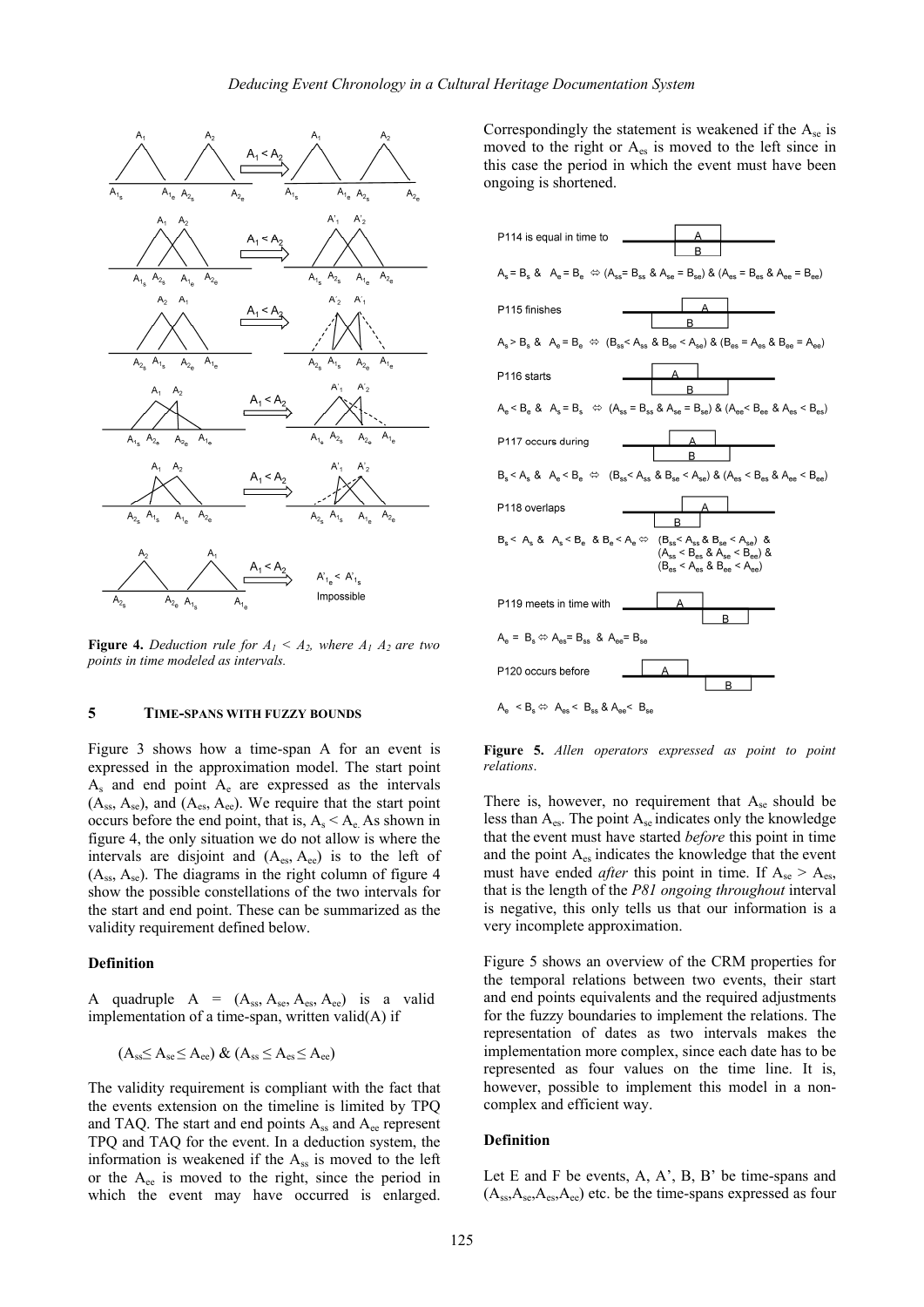points on the timeline.

If E has time-span A, F has time-span B, E occurs during F then E has time-span A', F has time-span B' where

A's is the smallest value  $\geq$  A<sub>ss</sub>, A's is the largest value  $\leq$  A<sub>se</sub>, A'<sub>es</sub> is the smallest value  $\geq A_{es}$ , A'<sub>ee</sub> is the largest value  $\leq$  A<sub>ee</sub> B'<sub>ss</sub> is the smallest value  $\geq$  B<sub>ss</sub>, B'<sub>se</sub> is the largest value  $\leq$  B<sub>se</sub> B'<sub>es</sub> is the smallest value  $\geq$  B<sub>es</sub>, B'<sub>ee</sub> is the largest value  $\leq B_{ee}$ 

such that

 $(A<sub>ss</sub> > B<sub>ss</sub> \& A<sub>se</sub> > B<sub>se</sub>) \&$  $(A_{es}^{\prime} < B_{es}^{\prime} \& A_{ce}^{\prime} < B_{ce}^{\prime}) \&$ valid $(A')$  & valid $(B')$ 

The deduction rules for the remaining properties P114, P115, P116, P118, P119, and P120 are defined correspondingly.

#### **Rule 1**

Intersection of time-spans for the same event:

$$
A & B = (A_{ss}, A_{se}, A_{es}, A_{ee}) & (B_{ss}, B_{se}, B_{es}, B_{ee})
$$
  
= (max(A\_{ss}, B\_{ss}),  
min(A\_{se}, B\_{se}),  
max(A\_{es}, B\_{es}),  
min(A\_{ee}, B\_{ee}))

#### **Constraint 1**

minlength(A) = x => (distance( $A_{se}$ , $A_{ee}$ )  $\geq$  x) &  $(distance(A<sub>ss</sub>, A<sub>es</sub>) \geq x)$ 

#### **Constraint 2**

$$
\begin{array}{lll}\text{maxlength}(A) = x & \Rightarrow & \text{(distance}(A_{\text{se}}, A_{\text{ee}}) \leq x) \& \\ & \text{(distance}(A_{\text{ss}}, A_{\text{es}}) \leq x)\end{array}
$$

The rule 1 is associative and together with the undefined time-span (-∞,-∞,∞,∞) forms a monoid.

In other temporal systems, like the one defined by Cowley and Plexousakis, $\frac{1}{1}$  the inner interval does not exist or is undefined in the cases where the length is negative. Our model is consistent with this solution, but preserves all information from the sources.

## **6 EXAMPLE**

The following example (see fig. 6) is not real, but indicates the main features of the algebra. Assume a document dated 1660 contains the minutes of a meeting where one approved the plans to build a church at Hillsend. Assume also that other documents state that Mr. and Mrs. Brown were married 24-06-1690 in the new church at Hillsend. If these two documents can be trusted, we may conclude that the building of the church at Hillsend took place some time between 1660 and 1690. This set is  $A_{ss}$  to 1660 and  $A_{es}$  to 1690. What about the inner interval? We clearly don't know when the building actually was constructed, but it has to be some time inside the outer interval. It cannot have been finished before 1660 nor started after 1690. Therefore the system sets the earliest possible occurrence of the end  $(A_{es})$  to 1660, and the latest possible occurrence of the start  $(A_{se})$  to 1690. This may seem counter-intuitive. One should remember that the end points of the timespan are only intervals approximating the real value. When the *P81 ongoing throughout* interval is negative, this only tells us that our information is very incomplete. When more information is added the interval will become shorter and eventually get a positive length.

1 Document, dated 1660: "There are plans to build a church at Hillsend". 2 Document, dated 1690: "Mrs. and Mr. Brown was married in the new church at<br>Hillsend".

Knowledge about the building activity:



3 Document, dated 1711: "The construction of the church took at least 7 years 4 Report, date 1984: A coin from the reign of James II was found in the foundation



**Figure 6.** *Construction of a church.* 

Now, assume we also have a document reporting about the building process stating that the construction of the church lasted seven years. When this information is added, then we know that the construction could have ended in 1667 at the earliest  $(A_{es})$  and started in 1683 at the latest  $(A_{se})$ . Thus this extra fact adds precision although the length of the inner interval still is negative.

<sup>&</sup>lt;sup>1</sup> W. Cowley and D. Plexousakis, "An Interval Algebra for Indeterminate Time," in *Proceedings of the Seventeenth National Conference on Artificial Intelligence and Twelfth Conference on Innovative Applications of Artificial Intelligence* (Cambridge: MIT Press, 2000) 470–475.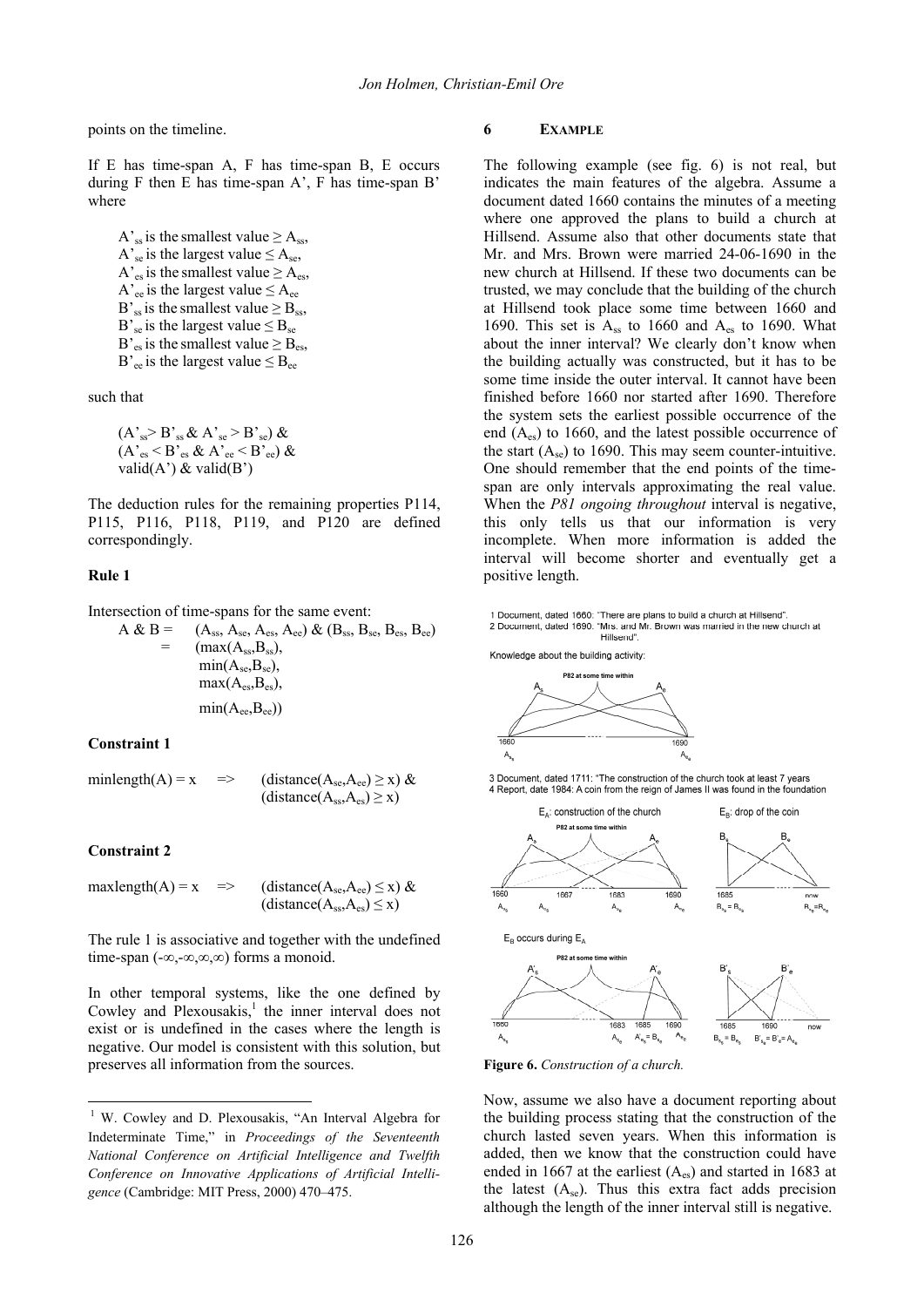Finally, assume that during an excavation of the church in 1980 a coin from the reign of James II of England was found inside the foundation. Now we have several facts. James the II was King of England from 1685 to 1701. The minting of the coin took place between 1685 and 1701. The disposal of the coin can in principle have taken place from 1685 to the present. The fact that the coin was found sealed inside the foundation indicates that the disposal happened before the completion of the church. Thus the construction of the church was ongoing some time after 1685. This moves the earliest possible end point of the construction,  $A_{\text{es}}$ , to 1685 and the inner interval (ongoing throughout) is from 1683 to 1685.

The reasoning in the above example can be formalized by the formulation of a set of interference rules based on the Allen relations expressed in the CIDOC-CRM and the four-value model for time spans. The table in figure 5 expresses how Allen relations between events correspond to numerical relations between the four values for the corresponding time spans. On the basis of this correspondence we can formulate a series of applications of the deduction rules as follows:

- 1. A<sub>1</sub> time-span  $E_1$  for the construction deduced from the minutes from meeting  $A_{1} = (1660, \infty, 1660, \infty)$
- 2.  $A_2$  time-span  $E_1$  for the construction deduced from the wedding document  $A_2 = (-\infty, 1690, -\infty, 1690)$
- 3. A<sub>3</sub> time-span  $E_1$  concluded from A& B by rule 1.
	- $A_3 = (1660, 1690, 1660, 1690)$
- 4. A<sub>4</sub> time-span for concluded from  $A_3$  using rule 2 and based on the document stating the duration was 7 years  $A_4 = (1660, 1683, 1667, 1690)$
- 5. B time-span of  $E_2$  the reign of James II,  $B = (1685, 1685, 1701, 1701)$
- 6. C time-span for  $E_3$  the mining of the coin
- 7. E<sub>3</sub> occurs during  $E_2$  gives  $C = (1685, 1701, 1685, 1701)$
- 8. D time-span for the  $E_4$  disposal of the coin
- 9. E<sub>3</sub> occurs before  $E_4$ , gives  $D = (1685, \text{today}, 1685, \text{today})$
- 10. E<sub>3</sub> occurs during  $E_1$ , gives  $A_5 = (1660, 1683, 1685, 1690)$

# **7 THE DOCUMENTATION SYSTEM**

The mechanism for time reasoning is a module in a larger documentation system based on CIDOC-CRM. The documentation system consists of several modules:

**The document module.** This part of the system is a documentation repository designed to store documents, measurements, maps, photos and so on. This unit is in itself event based. The events express the provenience of the documentation and are on a meta level. In our example, the documentation module would have kept facsimiles or transcriptions of (parts of) the original documents, for example the minutes dated 1660 of the meeting about building of the church, the documentation of the marriage in the church from 1690 and the find report from 1980 about the coin.

**The event module.** With this module the user can enter information about events and their dates and connected persons and places. The current system does not contain information about artifacts and other physical things. A posthole or a find is represented by the events, e.g., the digging of the posthole, backfilling and so on. This is similar to setting up a Harris matrix. In such a matrix the elements are the surfaces, and the purpose of the matrix is to establish the relative chronology of the events in which the surfaces were created. The underlying CIDOC-CRM compliant database contains structures for storing information about things. Thus it is possible to extend the current system such that it is possible to import data from an excavation database like the Swedish system INTRASIS.

All events in this repository are currently entered manually one by one. It is obligatory to give each fact a source of information, which in many cases will be a document in the system's repository, where the event is (implicitly) described. The detection of the events is based on a researcher's interpretation of the texts, and the system requires information about who did the extraction. This is necessary to facilitate a later reliability check and ensure the reproducibility of the results. There is, however, no restriction on the facts added. That is, the system may contain conflicting facts. This is intentional, since one of the purposes of the system is to help the users find conflicts in their source material.

**The temporal analyzer module.** This module helps the user to establish chronological order of the events represented by the facts in the system. The user can run the temporal analyzer on a set of events or add the facts one by one to the set used by the analyzer. The user adds temporal restrictions (P114-P120); for example, the disposal of coin *occurred within* construction of church. This is done through an interactive process. The temporal analyzer performs the point to point operations on the fuzzy endpoints of the time-spans as described above to accomplish the desired relations. Any kind of inconsistency between the attempted chronological order and the initial values in the time-span's primitives will be detected. The user is given the choice either to change the attempted chronological order or go back and review the dating entered in the event module in order to find the source of the contradicting information.

**Stored Story Objects (SSO).** The result of the interactive play in terms of added temporal relations between the events and resulting decreased fuzziness in the dating is kept separated from the data in the event repository. The latter remains unchanged.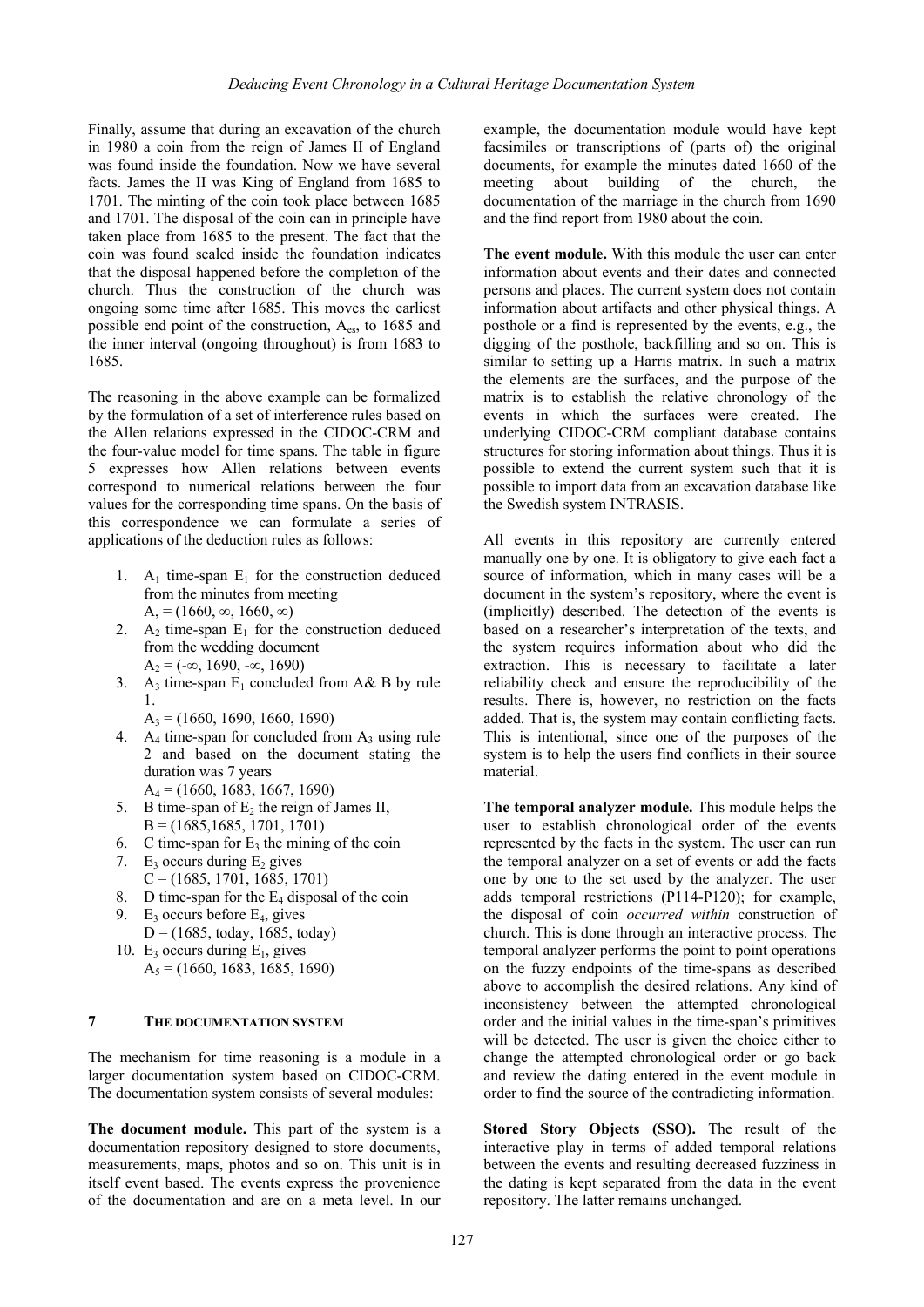It is important to note the difference between the two types of information. In our example, the time-span for the building of the church  $(A_4)$  is based on reading of documents in the document repository about the event. The final time-span deduced by the use of the system is the result of relating this event to other events based on other documents: the archaeological report, the classification of the coin, and the system's deduction rules. Any change in the time-span for the coin disposal might also result in a change for the dating of the construction of the church. Similarly, a change in classification of the coin, from James II to Charles II, might change the possible time-span for coin disposal, which again might change the time-span for the actual building period of the church.

The network of temporal related events and the resulting time-spans is stored as user defined "story objects". A stored story object (SSO) is an XML document containing the events (identifiers) and at least their relation and dates as adjusted by the process described above. In addition there is a unique reference to the original events in the event repository where the original time-span boundaries, actors, place and descriptions are kept.

In many cases there is more than one possible chronology. The use of SSOs allows the user to store an unlimited number of possible versions, all compliant with the original, documented facts. Different SSOs based on the same source of data reflect different opinions and should be used to analyze which facts should be further studied to possibly resolve the conflicting conclusions.

**The overall state analyzer.** The tool has a simple graphical interface for working with the time-spans. Through this interface it is possible also to invoke the overall state analyzer. The state analyzer parses through the timeline and splits it into segments where the overall possibilities of combinations of *before, during* and *after* between the time-spans remain unchanged through the whole segment. For each segment of time, the state analyzer is capable of finding all possible combined states at a given place. This is very useful when there are complex relations between time-spans in the same segment of time. The algorithm is based on analyzing each relation between points occurring in the time segment. All legal combinations of states between two points are then joined together to compute all possible overall states in the given segment of time.

# **7 POSSIBLE EXTENSIONS**

The current system has seven deduction rules for reasoning about the relative chronology of two events based on the Allen operators (see fig. 5). In addition, there is a single rule for intersection of two time-spans for the same event and two deduction rules based on constraints on maximum and minimum duration. These

rules are based on the core ontology expressed by the CIDOC-CRM.

When applied to more specific fields, it can be useful to sharpen the temporal reasoning by adding more domainspecific rules. However, a surprising amount of temporal rules and constraints can be expressed as a set of events with a chronological (partial) ordering based on the existing rules. The quite obvious requirement that a person must be allowed the necessary time to travel when participating physically in two events,  $E_1$  and  $E_2$ , at separate places, can be expressed by introducing a third event,  $E_3$  for the travel. The event  $E_3$  must have a minimum duration depending on the travel distance between the two places at the given time period of history. In a future extension we will add a module in which the users can add such additional rules and constraints to the analyzer.

Another feature to explore is adding probability into the model. In its basic form the model operates only with absolutes. In the area of fuzziness, the possible states of *before* or *after* have equal weight. In more advanced models one might put a parameter of probability into these areas, e.g. a Gaussian or linear curve expressing the probability from first to last possible occurrence of a given point.

The temporal analyzer will be given an interface making it possible to integrate with other tools, such as excavation applications delivering Harris Matrix or Grey Literature repositories with tagged events. Any application capable of delivering data on our SSO format should be able to make use of the system. At the University of Tours, France, a system for documenting preindustrial Tours is being developed. This system is based on the so called OH FET Model (Social Use, Space, and Time). The motivation behind our system and theirs is overlapping, although the angle of attack seems to be different. However, in our opinion it would be very beneficial to compare the two systems more systematically and establish a common set of tools for documenting the past.

# **8 SUMMARY**

The model for time-span, based on CIDOC-CRM, handles fuzzy dating. The point to point algorithms for implementing temporal relations result in reduced fuzziness in the time-spans. The algorithms also detect any temporal inconsistency in the provided interpretation of the material. The possibility of including total undetermined time-spans with negative "ongoing throughout" makes any event a candidate for the system. The Stored Story Object (SSO) format

<sup>&</sup>lt;sup>1</sup>Bastien Lefebvre et al., "Understanding Urban Fabric with the OH\_FET Model Based on Social Use, Space and Time," *Archeologia e Calcolatori* 19 (2008): 195–214.